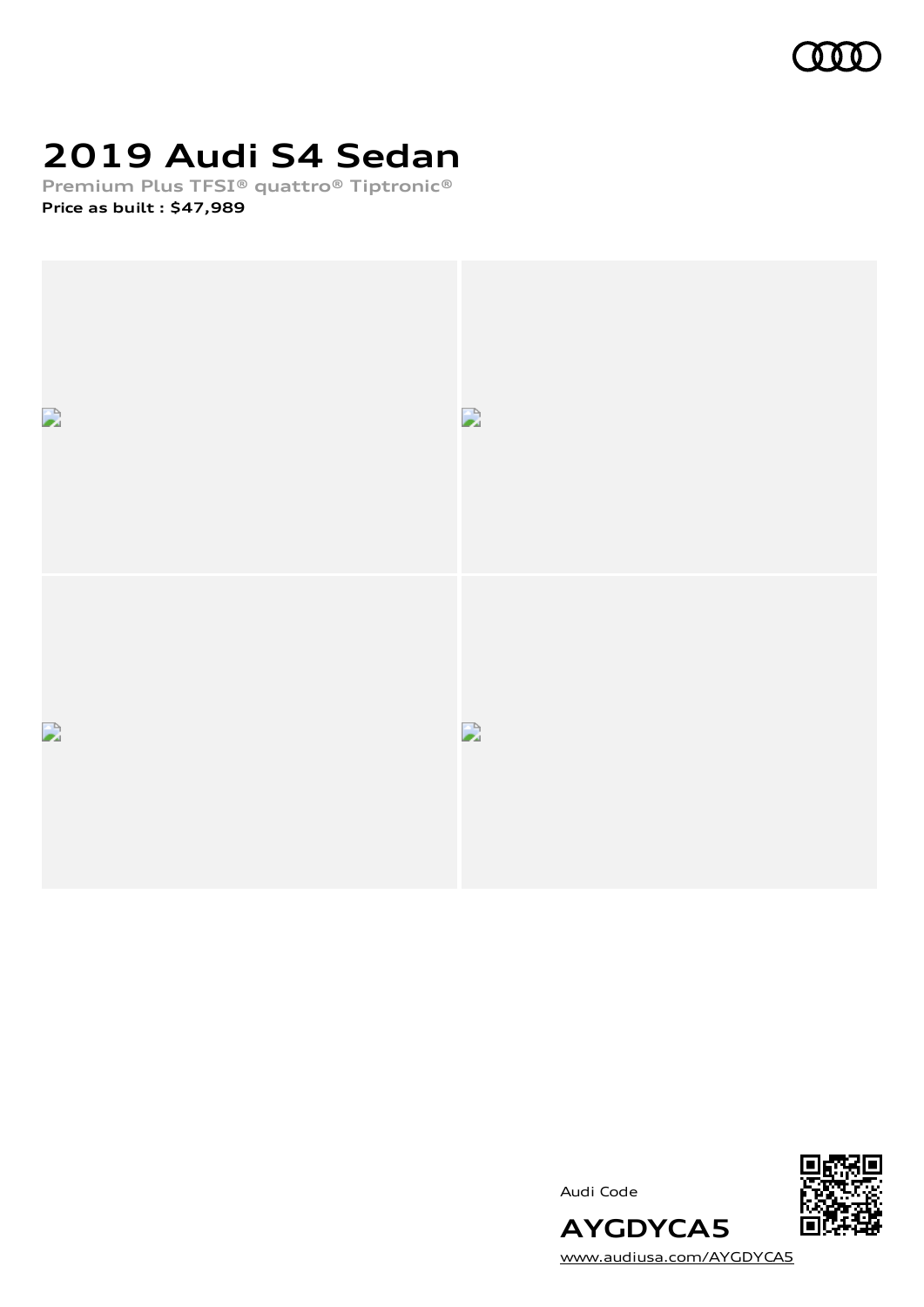### **Summary**

### **Audi 2019 Audi S4 Sedan**

Premium Plus TFSI® quattro® Tiptronic®

**Price as buil[t](#page-8-0)** \$47,989

#### **Exterior colour**

Glacier White metallic

#### $\overline{\phantom{a}}$

#### **Further Information**

|                 | N٥           |
|-----------------|--------------|
| Mileage         | 39,932 miles |
| Type of vehicle | Used car     |

**Warranty**

#### **Interior colour**

| Seats     | Magma Red with Granite Gray<br>stitching |
|-----------|------------------------------------------|
| Dashboard | Black                                    |
| Carpet    | Black                                    |
| Headliner | Black                                    |

#### **Audi Code** AYGDYCA5

**Your configuration on www.audiusa.com** [www.audiusa.com/AYGDYCA5](https://www.audiusa.com/AYGDYCA5)

**Commission number** 48eb07480a0e09b1590d

#### **Technical Specifications**

| Engine type                  | Six-cylinder                                     |
|------------------------------|--------------------------------------------------|
| stroke                       | Displacement/Bore and 2,995/84.5 x 89.0 cc/mm    |
| Torque                       | 369 lb-ft@rpm                                    |
| Top track speed              | 155 mph or 130 mph with all-<br>season tires mph |
| Acceleration (0 - 60<br>mph) | 4.4 seconds seconds                              |
| Recommended fuel             | Premium                                          |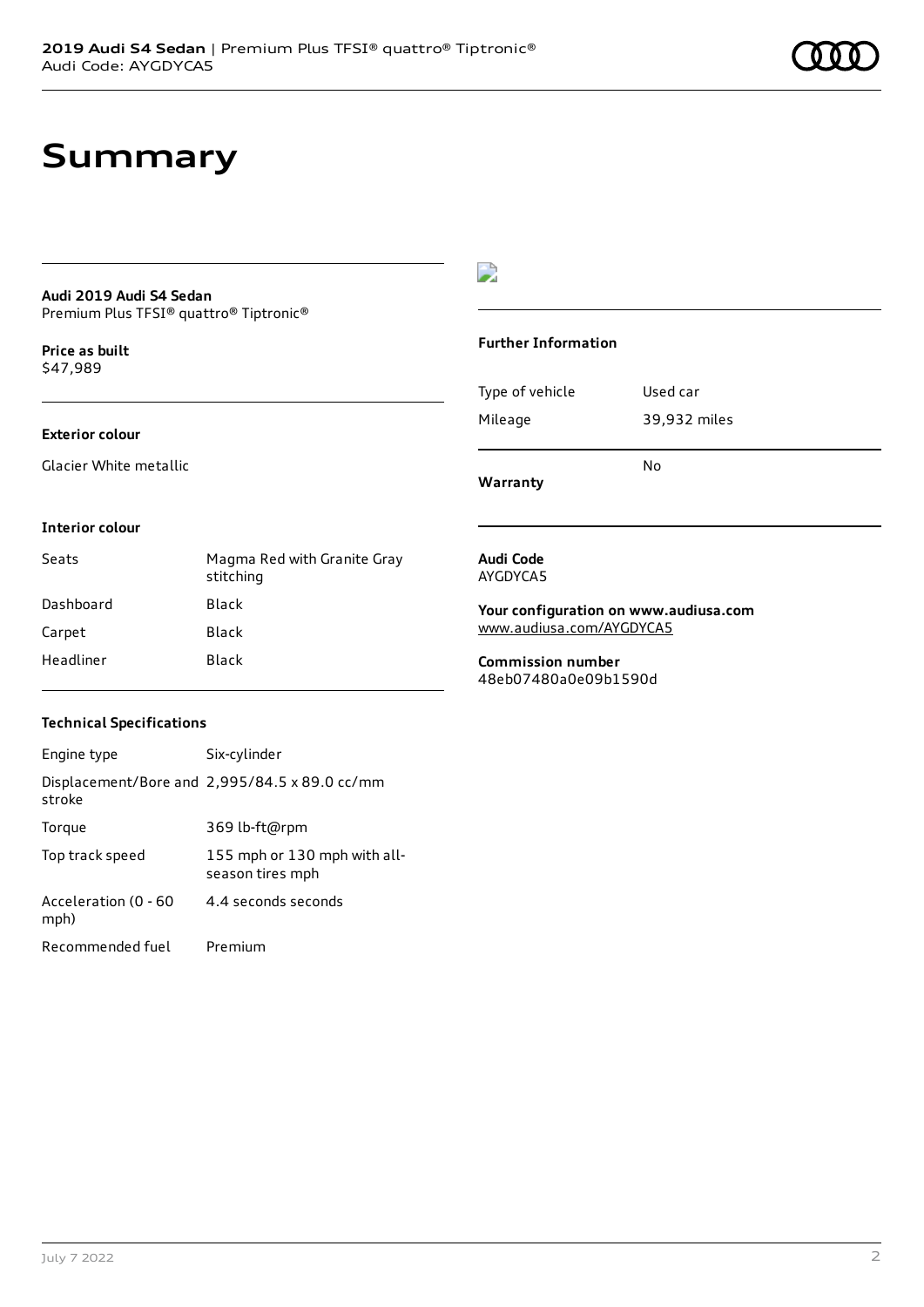

# **Standard features**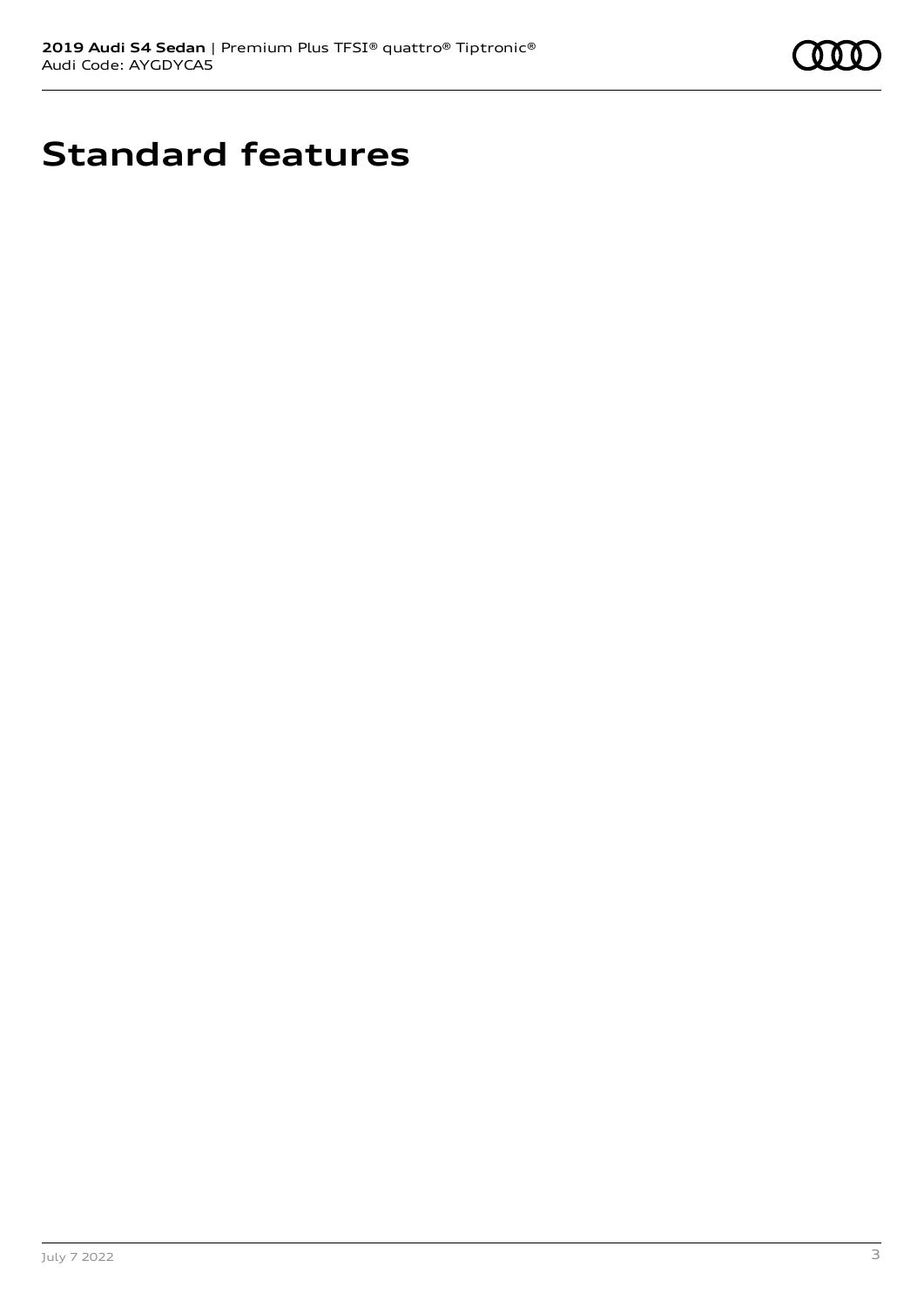### **Dealer remarks**

Want us to come to you? No problem! In case we missed a picture or a detail you would like to see of this 2019 S4, we are happy to send you A PERSONAL VIDEO walking around the vehicle focusing on the closest details that are important to you. We can send it directly to you via text or email. We look forward to hearing from you!

We build relationships where everybody wins! Take a look at this S4! 10 Speakers, 4-Wheel Disc Brakes, ABS brakes, Air Conditioning, Alloy wheels, AM/FM radio, Audi smartphone interface (Apple CarPlay/Android Auto), Auto-dimming door mirrors, Auto-dimming Rear-View mirror, Automatic temperature control, Brake assist, Bumpers: body-color, Compass, Delay-off headlights, Driver door bin, Driver vanity mirror, Dual front impact airbags, Dual front side impact airbags, Electronic Stability Control, Emergency communication system: Audi connect CARE, Exterior Parking Camera Rear, Four wheel independent suspension, Front anti-roll bar, Front Bucket Seats, Front Center Armrest, Front dual zone A/C, Front fog lights, Front reading lights, Garage door transmitter: HomeLink, Heated door mirrors, Heated Front S Sport Seats, Heated front seats, Illuminated entry, Knee airbag, Leather Shift Knob, Leather steering wheel, Leather/Alcantara Seat Trim, Low tire pressure warning, Occupant sensing airbag, Outside temperature display, Overhead airbag, Overhead console, Panic alarm, Passenger door bin, Passenger vanity mirror, Power door mirrors, Power driver seat, Power moonroof, Power passenger seat, Power steering, Power windows, Radio data system, Radio: Audi Sound System, Rain sensing wipers, Rear air conditioning, Rear anti-roll bar, Rear fog lights, Rear reading lights, Rear seat center armrest, Rear window defroster, Remote CD player, Remote keyless entry, Speed control, Speed-sensing steering, Speed-Sensitive Wipers, Split folding rear seat, Spoiler, Sport steering wheel, Steering wheel mounted audio controls, Tachometer, Telescoping steering wheel, Tilt steering wheel, Traction control, Trip computer, Turn signal indicator mirrors, Variably intermittent wipers, Wheels: 8.5" x 18" 5-Double-Spoke-Star Design. Priced below KBB Fair Purchase Price! CARFAX One-Owner. Clean CARFAX. 21/30 City/Highway MPG Ibis White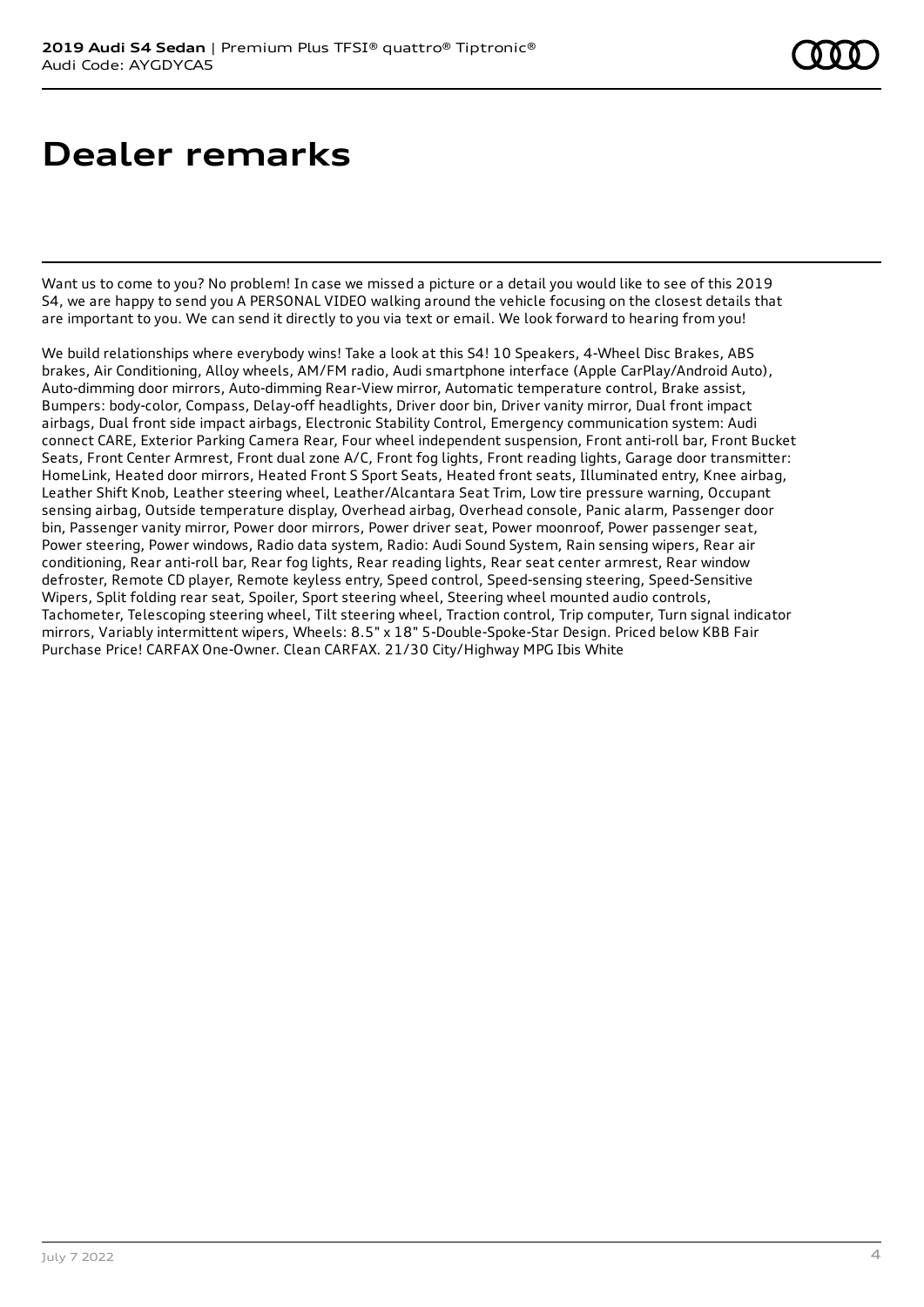# **Technical Specifications**

### Engine type Six-cylinder

**Engineering | Performance**

| Acceleration (0 - 60<br>mph) | 4.4 seconds seconds                              |
|------------------------------|--------------------------------------------------|
| Engine block                 | Aluminum-alloy                                   |
| Displacement                 | 3.01                                             |
| Cylinder head                | Aluminum-alloy                                   |
| Max. output ps/hp            | 349 @ rpm                                        |
| stroke                       | Displacement/Bore and 2,995/84.5 x 89.0 cc/mm    |
| Top track speed              | 155 mph or 130 mph with all-<br>season tires mph |
| Torque                       | 369 lb-ft@rpm                                    |
| Valvetrain                   | 16-valve DOHC with valve lift<br>system          |

#### **Transmission | Drivetrain**

| Gear ratios: 8th                  | 0.667:1                                                                                                   |
|-----------------------------------|-----------------------------------------------------------------------------------------------------------|
| Gear ratios: 6th                  | 1.000:1                                                                                                   |
| Gear ratios: 7th                  | 0.839:1                                                                                                   |
| Gear ratios: Reverse              | 3.317:1                                                                                                   |
| Gear ratios: Final Drive 2.848: 1 |                                                                                                           |
| Gear ratios: 4th                  | 1.667:1                                                                                                   |
|                                   |                                                                                                           |
| Transmission                      | Eight-speed Tiptronic <sup>®</sup> automatic<br>transmission and quattro <sup>®</sup> all-<br>wheel drive |
| Gear ratios: 5th                  | 1.285:1                                                                                                   |
| Gear ratios: 2nd                  | 3.143:1                                                                                                   |
| Gear ratios: 3rd                  | 2.106:1                                                                                                   |

#### **Electrical system**

| Alternator | 14 Volts - 150 amp |
|------------|--------------------|
| Battery    | 12 Volts - 80 amp  |

#### **Steering**

| Steering type                              | Electromechanical speed-sensitive<br>power steering system |
|--------------------------------------------|------------------------------------------------------------|
| Turning diameter, curb- 38.1 ft<br>to-curb |                                                            |
| Steering ratio                             | 15.9:1                                                     |

#### **Suspension**

| Front axle | Five-link front independent steel<br>spring S4 sport suspension |
|------------|-----------------------------------------------------------------|
| Rear axle  | Five-link rear independent steel<br>spring S4 sport suspension  |

### **(1/2)**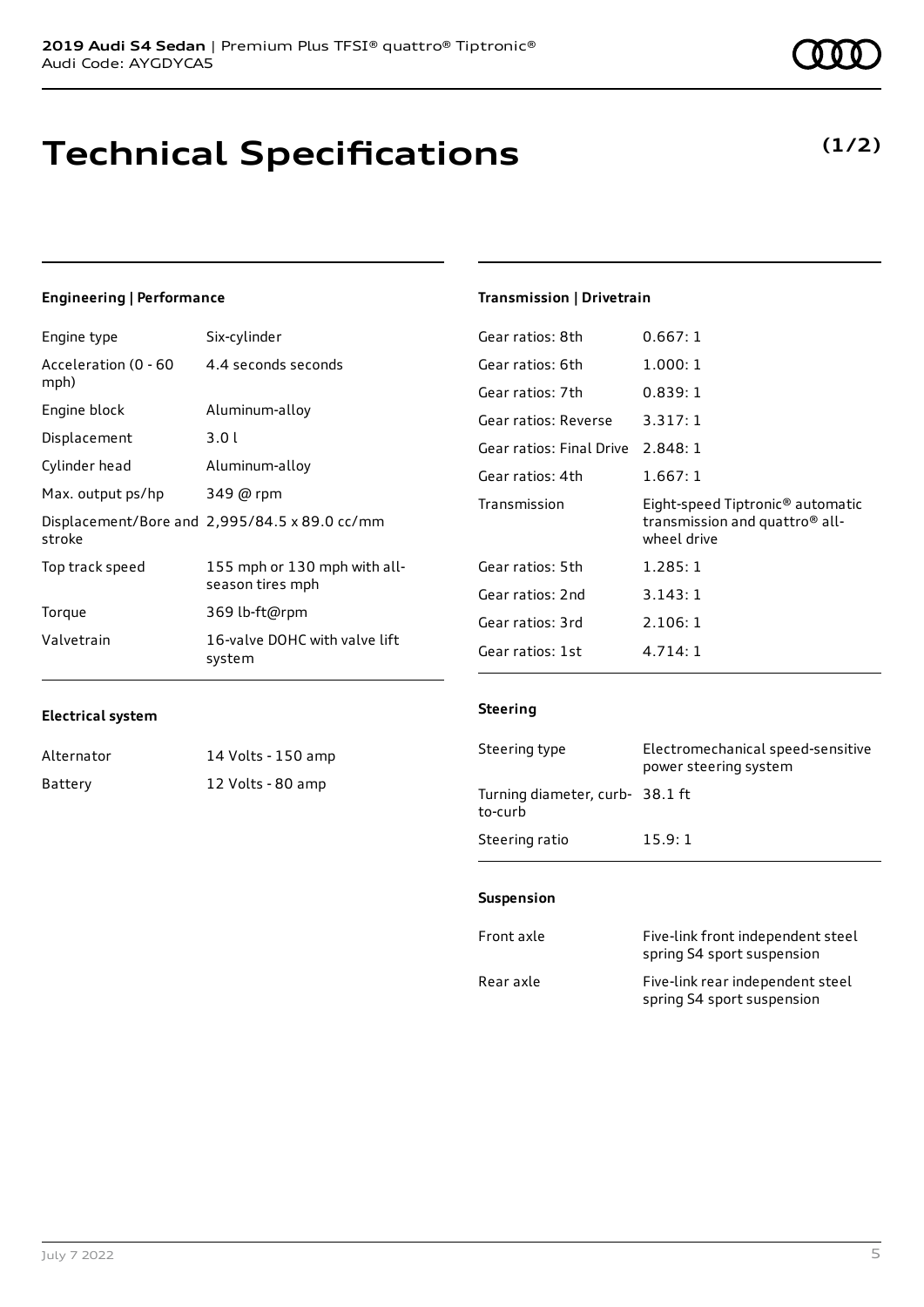### **Technical Specifications**

#### **Brakes**

| <b>Front brakes</b>  | 13.8 (ventilated disc) in                                                                                        |
|----------------------|------------------------------------------------------------------------------------------------------------------|
| Rear brakes          | 13.0 (ventilated disc) in                                                                                        |
|                      |                                                                                                                  |
| <b>Body</b>          |                                                                                                                  |
| Material             | Lightweight construction<br>technology - multi-material body<br>construction (steel and aluminum<br>composition) |
| Corrosion protection | Multistep anti-corrosion protection                                                                              |

#### **Warranty | Maintenance**

| Warranty    | 4-year/50,000 mile Audi New<br>Vehicle Limited Warranty                                   |
|-------------|-------------------------------------------------------------------------------------------|
| Maintenance | 12-month/10.000 mile (whichever<br>occurs first) NO CHARGE first<br>scheduled maintenance |

#### **Exterior Measurements**

| Height                           | 55.3 in    |
|----------------------------------|------------|
| Overall width without<br>mirrors | 72.5 in    |
| Length                           | 186.8 in   |
| Wheelbase                        | $111.2$ in |
| Drag coefficient                 | $0.29$ Cw  |
| Overall width with<br>mirrors    | 79.6 in    |
| Track rear                       | 60.9 in    |
| Track front                      | 61.6 in    |
| Curb weight                      | 3,858 lb   |

#### **Interior measurements**

| Seating capacity                          | 5                     |
|-------------------------------------------|-----------------------|
| Shoulder room, rear                       | 54.5 in               |
| Head room with front<br>sunroof           | 38.9 in               |
| Leg room, rear                            | 35.7 in               |
| Shoulder room, front                      | 55.9 in               |
| Head room with rear<br>sunroof            | 37.4 in               |
| Leg room, front                           | 41.3 in               |
| Cargo volume, rear<br>seatbacks up/folded | $13.0/-$ cu ft, cu ft |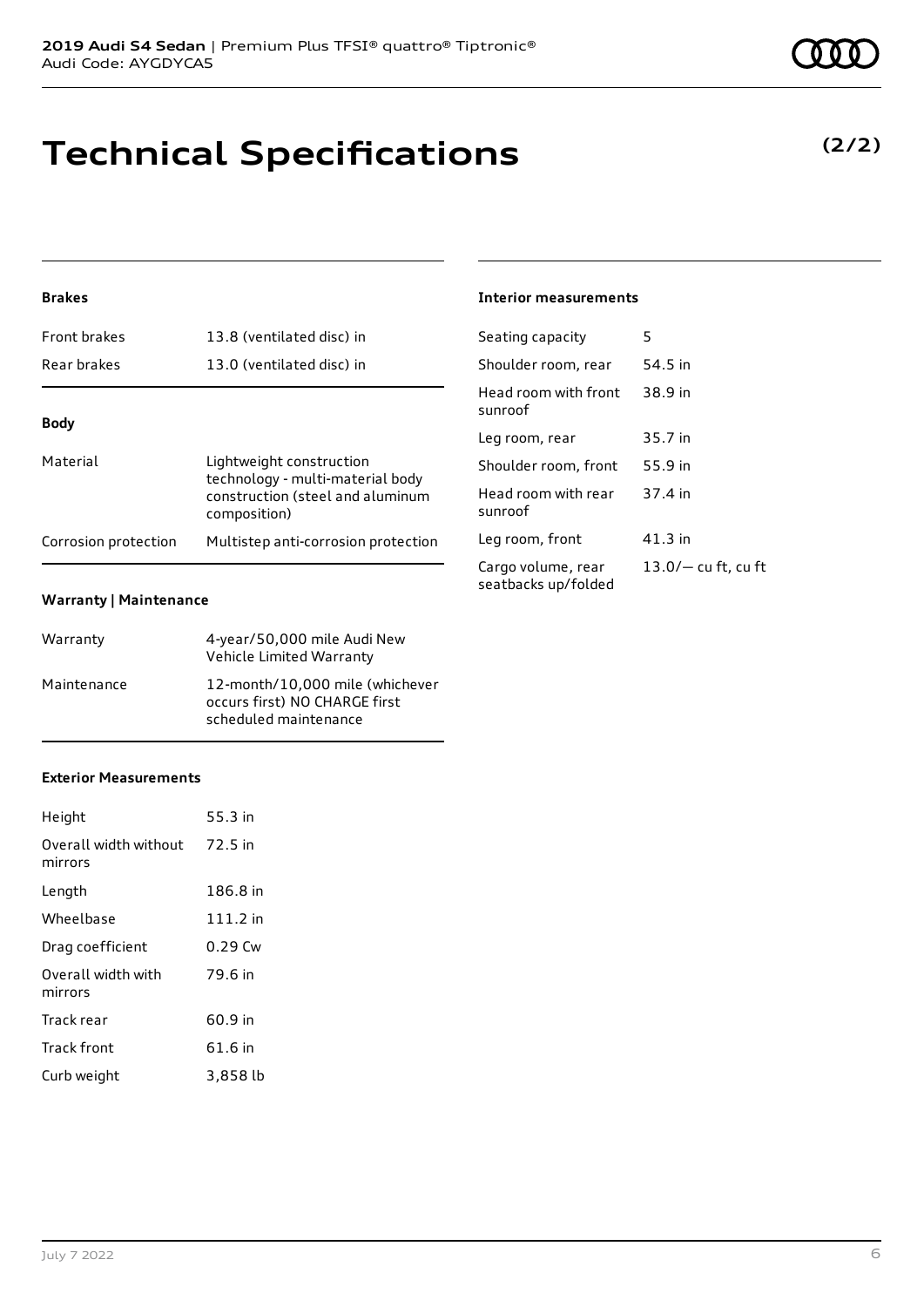### **Consumption- and emission**

#### **Consumption by NEDC**

| urban       | $21$ mpg |
|-------------|----------|
| extra-urban | 30 mpg   |
| combined    | 24 mpg   |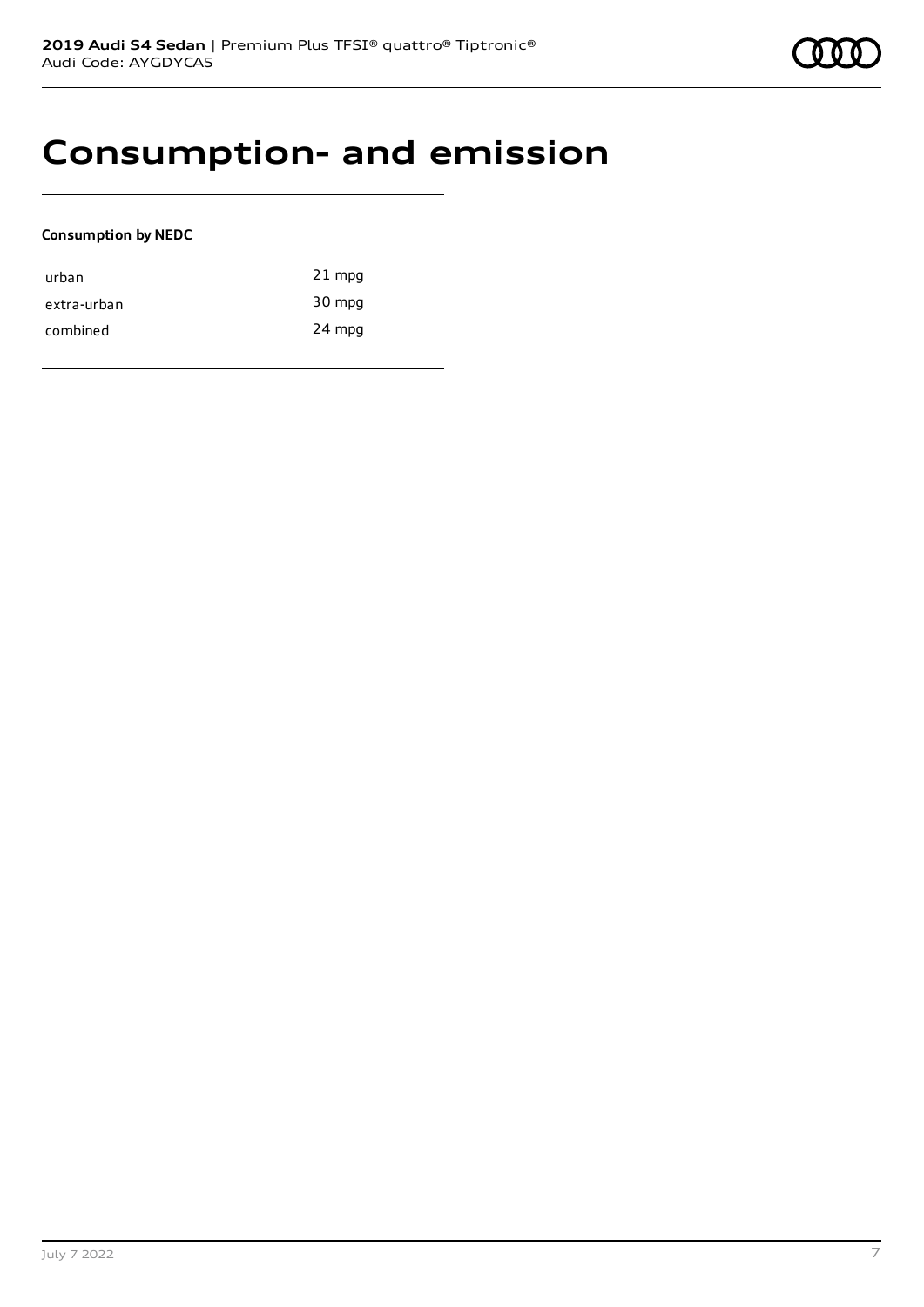# **Contact**

Dealer **Audi Bakersfield**

6000 Wible Rd 93313 Bakersfield CA

Phone: 6616176200 FAX: 6616176415

www: [https://www.audibakersfield.com](https://www.audibakersfield.com/)